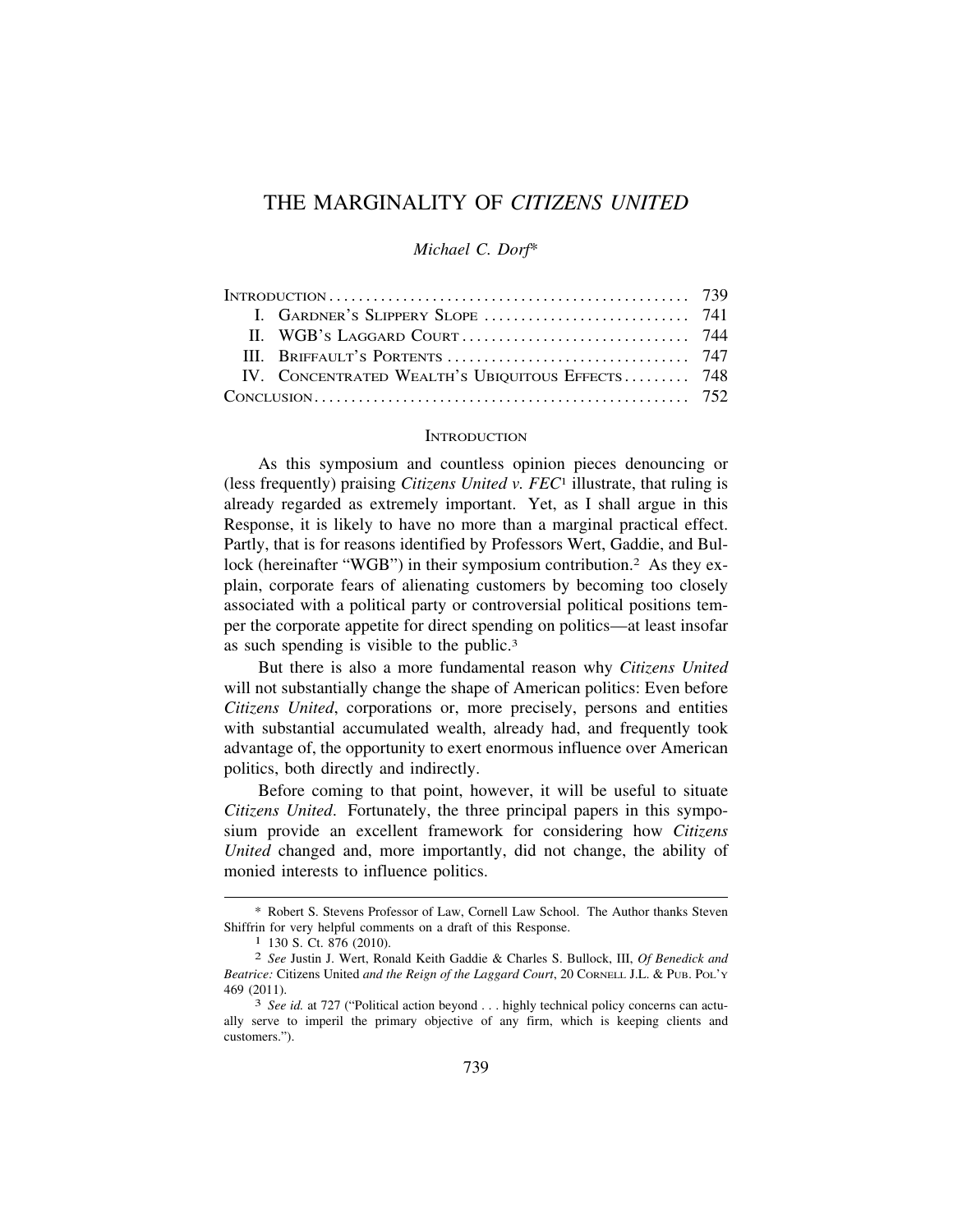The balance of this Response proceeds in five Parts. Part I examines Professor Gardner's intriguing suggestion that the extremity of the position the Court took in *Citizens United*—and has taken more generally with respect to campaign spending—bespeaks fear of a slippery slope.4 In his view, that fear is unreasonable, and I agree, although I suggest that the logic Gardner perceives may not provide the best causal account of the Court's rigid campaign spending doctrine.

Part II turns to the argument of WGB. They contend that *Citizens United* is best understood as the effort of a "laggard Court" that trails the policy preferences of the general public.5 I believe their thesis to be correct in its broad strokes but that, like much of the otherwise highly illuminating work on the Court by political scientists, it glosses over important matters of nuance because it fails to distinguish between general political ideology and distinctively judicial ideology.

Part III considers Professor Briffault's contribution.<sup>6</sup> He argues that *Citizens United* did not break substantially new ground in protecting *corporate* speech but that the decision is troubling in other respects.<sup>7</sup> Briffault thus fears that *Citizens United* could herald a substantial tightening of the Court's campaign finance jurisprudence; the result would be the demise of soft-money restrictions and perhaps even the reasonable limits on campaign contributions that have been held permissible since *Buckley v. Valeo*. 8

In Briffault's view, to focus on corporations as such misses the real story, which is the effect that large concentrations of wealth can have on politics—whether in the hands of corporations, other artificial entities, or natural persons.9 I agree entirely. But where Briffault largely faults the Court's doctrines for opening too many opportunities for money to affect politics, I would go further to note that no regime of campaign finance consistent with free speech can realistically hope to contain the impact of concentrated wealth on our political economy.

Accordingly, Part IV explains why *Citizens United* is ultimately small potatoes. The regime of campaign finance regulation pre-*Citizens United* was so full of loopholes that adding this additional one did not materially alter it. But *that* fact is, in turn, only partly due to the Supreme Court's strongly libertarian campaign finance doctrine, before or after *Citizens United*. The impact of concentrated wealth on politics can

<sup>4</sup> *See* James A. Gardner, *Anti-Regulatory Absolutism in the Campaign Arena:* Citizens United *and the Implied Slippery Slope*, 20 CORNELL J.L. & PUB. POL'Y 469, 673 (2011).

<sup>5</sup> *See* Wert et al., *supra* note 2, at 719.

<sup>6</sup> *See* Richard A. Briffault, *Corporations, Corruption, and Complexity: Campaign Finance After* Citizens United, 20 CORNELL J.L. & PUB. POL'Y 469, 643 (2011). 7 *See id.* 8 424 U.S. 1 (1976) (per curiam).

<sup>9</sup> Briffault, *supra* note 6, at 670–71.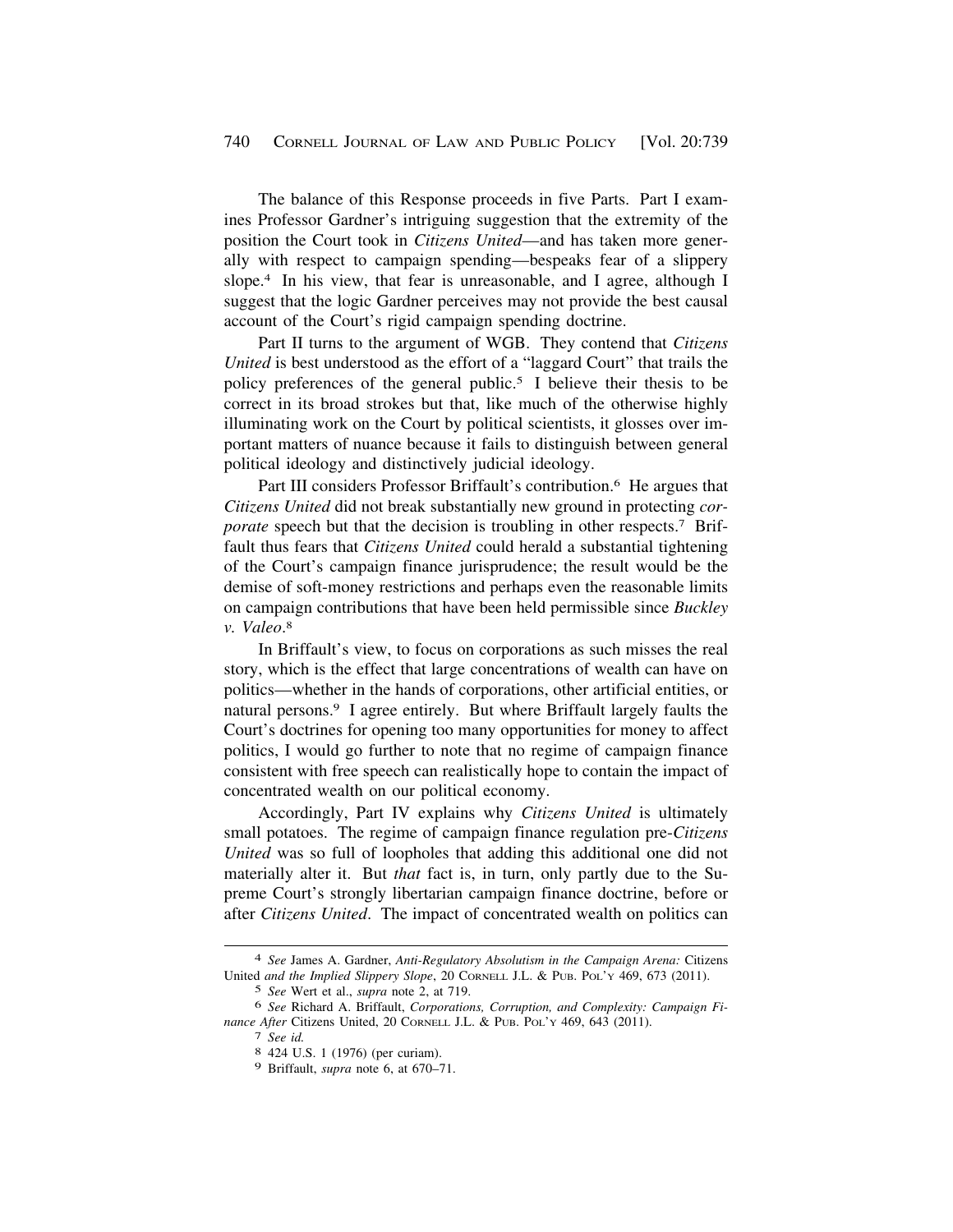be seen in areas quite far afield from what we would ordinarily deem political speech—especially in ordinary commercial advertising.

Part V concludes this apparently depressing picture of American political life with a caution against nihilism or apathy. If concentrated wealth prevents the realization of the perfect pre-conditions for citizen deliberation, that does not mean that all efforts to limit the damage from such wealth are in vain. Here, as elsewhere, the best should not become the enemy of the good.

### I. GARDNER'S SLIPPERY SLOPE

In his insightful contribution to this symposium, Professor Gardner observes and offers an explanation for an apparent puzzle. Why, Gardner asks, has the Supreme Court's campaign spending regulation jurisprudence settled on an extreme point in the spectrum of doctrinal possibilities? Whereas other constitutional doctrines announce balancing tests or difficult-but-not-impossible-to-satisfy levels of judicial scrutiny, when it comes to campaign spending, the Court has chosen an absolute prohibition. He says that "the Court and its strongest supporters . . . take the position that *no* regulation of campaign spending may be permitted . . . as a matter of constitutional law."10

What could explain such an extreme position?, Gardner asks. His answer is that the Justices in the majority in *Citizens United* and similar cases fear a slippery [slope.11](https://slope.11) However, Gardner goes on to argue that the fear is unrealistic. Downhill from the Court's absolute stance, there are both doctrinal and practical plateaus on which legal principles and campaign spending regulations respectively could safely come to rest, thus halting the slide to direct suppression of dissent, loss of public information needed for democratic deliberation, or incumbent entrenchment the three fears that might be motivating the Justices to adopt a categorical stance against campaign spending regulations.

If indeed the Court worries about the slippery slopes Gardner identifies, then his analysis strikes me as exactly right. For the reasons he identifies, the fears are unrealistic. However, Gardner is less persuasive in showing either that the relevant constitutional doctrine really *does* occupy an extreme point on the regulatory spectrum or that, to the extent it could be said to do so, fears of a slippery slope explain the doctrine.

Gardner's claim that "the Court's approach in campaign spending cases [occupies] the most extreme position available"12 rests initially on the use of a quite narrow lens. After all, the Court's cases concerning

<sup>10</sup> Gardner, *supra* note 4, at 685. 11 *Id.* at 676. 12 *Id.* at 675.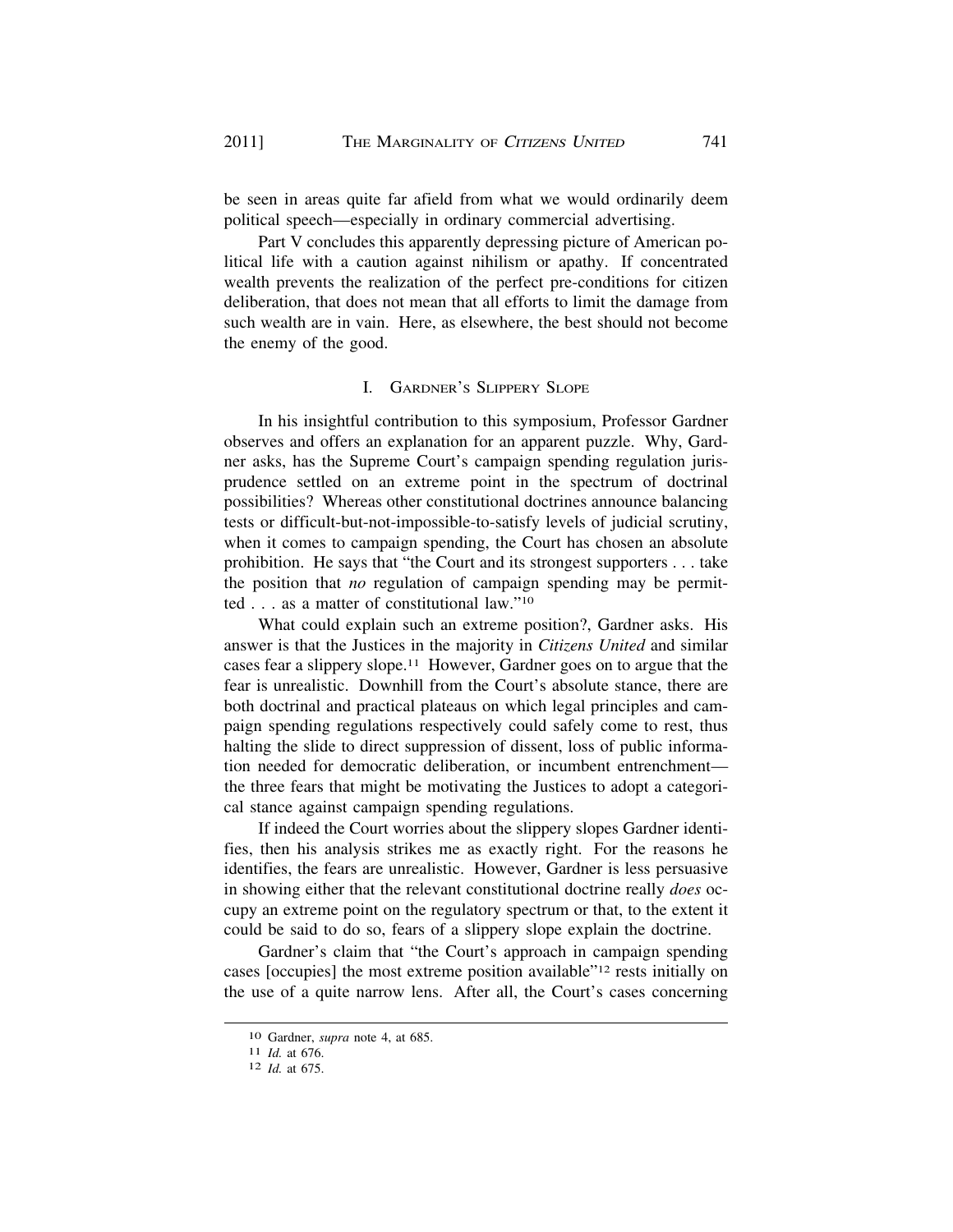campaign finance regulation *as a whole* do not take the most extreme position possible.

As everyone who works in this field knows, since *Buckley*, the doctrine has distinguished between campaign spending restrictions and campaign contribution limits. The doctrine governing the latter is not so extreme. Even applying what the *Buckley* Court called its "rigorous standard of review," the Justices upheld a contribution limit of [\\$1,000.00](https://1,000.00) in 1976 [dollars.13](https://dollars.13) To be sure, as the Court indicated in 2006, substantially lower maximum contribution limits do violate the First Amendment.,<sup>14</sup> but that only shows that in eschewing the ostensibly extreme anti-regulatory position avowed in its spending cases, the Court's contribution cases do not go all the way to the other extreme; they settle on a point that allows substantial, though not unlimited regulation.

Taken together, the Court's contribution and expenditure cases present a mixed pattern. That is especially true when one adds disclosure requirements to the mix, as the Court has consistently upheld mandatory disclosure under a relatively lenient standard of [scrutiny.15](https://scrutiny.15) If the Court were really concerned about the slippery slopes to which Gardner points, then one would expect to see it staking out an extreme anti-regulatory position across the range of campaign finance regulations, rather than simply with respect to campaign spending.

Perhaps Gardner could reformulate his thesis as a hypothesis about the most conservative Justices rather than the Court as a whole. After all, those Justices have called for overruling the application of less-thanstrict scrutiny to campaign contribution [limits.16](https://limits.16) And, as Professor Briffault's contribution notes, *Citizens United* may hasten the day when *Buckley* [falls.17](https://falls.17)

But even then, it is worth noting that the Court's conservatives do not expressly call for a no-regulation regime when it comes to expenditures. Further, they would still allow disclosure requirements, as *Citizens United* itself illustrates.<sup>18</sup> And for at least some of the conservatives, the strict scrutiny they would apply to contribution limits in the wake of *Buckley*'s demise might not be invariably fatal in fact.<sup>19</sup>

<sup>13</sup>*Buckley*, 424 U.S. at 29. 14 *See* Randall v. Sorrell, 548 U.S. 230, 250 (2006) (plurality opinion) (invalidating contribution limits that, when inflation is considered, allowed only slightly more than one-twentieth of the limits upheld in *Buckley*).

<sup>15</sup> *See id.*; Nixon v. Shrink Mo. Gov't PAC, 528 U.S. 377 (2000).

<sup>16</sup> *See, e.g.*, *Nixon*, 528 U.S. at 410 (Thomas, J., joined by Scalia, J., dissenting) (calling for overruling *Buckley*'s approach to contribution limits). 17 Briffault, *supra* note 6, at 652. 18 *See* Citizens United v. FEC, 130 S. Ct. 876, 916 (2010).

<sup>19</sup> *See Nixon*, 528 U.S. at 409–10 (Kennedy, J., dissenting) (calling for overruling *Buckley*, though leaving open the possibility of "some limits on both expenditures and contributions"); *cf.* Gerald Gunther, *The Supreme Court 1971 Term: Foreword: In Search of Evolving*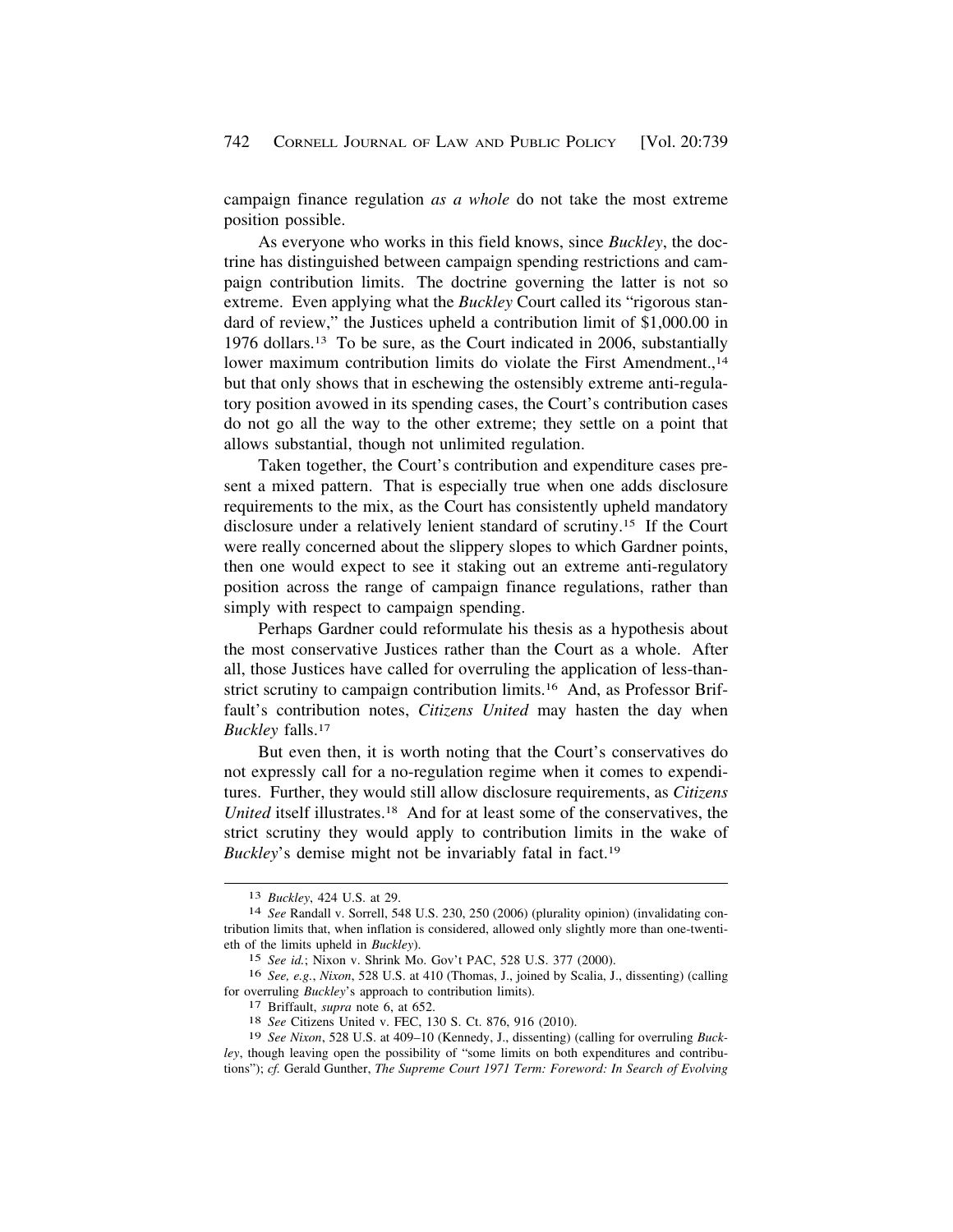At the same time, Gardner's own devastating critique of the slippery-slope rationales for a no-regulation regime casts considerable doubt on the possibility that the slippery-slope fears really explain the extremity of the Court's approach to campaign spending limits. Thus, we ought to cast about for an alternative causal explanation for the shape of the doctrine. In my view, some combination of doctrinal inertia and ideological preferences best explains the case law.

By "doctrinal inertia," I mean that the *Buckley* Court put limits on campaign expenditures in the box of direct limits on speech that are thus subject to strict scrutiny, and that no majority has yet coalesced around an agreed-upon alternative. In deciding constitutional cases, the Supreme Court frequently and understandably adapts categories it has already developed, rather than creating wholly new ones. Thus, once the Court decided that limits on campaign expenditures infringed on freedom of speech, it was natural for the Court to use the doctrinal tools it had already developed for other sorts of infringements on speech.

Doctrinal inertia explains why we need no special causal account of the odd fact that the *Citizens United* Court treats corporate speech as almost *especially* valuable. Gardner criticizes the Justices for fearing a slippery slope given what he regards as the content-neutrality of campaign expenditure [limits.20](https://limits.20) Yet he fails to note that the Court's standard doctrines treat *speaker-based* limits on speech as no better than contentbased [limits.21](https://limits.21) The Court makes the point at a crucial juncture in the *Citizens United* opinion, stating: "Quite apart from the purpose or effect of regulating content, . . . the Government may commit a constitutional wrong when by law it identifies certain preferred speakers."<sup>22</sup> For the majority, the core flaw in the challenged provision at issue in *Citizens United* was that it "impose[d] restrictions on certain disfavored speakers,"23 namely corporate [speakers.24](https://speakers.24) 

But, it will be objected, surely the Court made a *choice* to treat limits on corporate independent expenditures as speaker-based in the same way as speaker-based limits outside the context of corporate speech and campaign speech. The objection is valid but misses the point. The majority Justices were no doubt *aware* of the possibility of stuffing cor-

*Doctrine on a Changing Court: A Model for a Newer Equal Protection*, 86 HARV. L. REV. 1, 8 (1972) (contending that strict scrutiny in his day "was 'strict' in theory, fatal in fact").

<sup>&</sup>lt;sup>20</sup> See Gardner, *supra* note 4, at 695 ("Limitations on campaign spending . . . are by definition content-neutral . . . .").<br><sup>21</sup> *See, e.g.*, Simon & Schuster, Inc. v. Members of the N.Y. State Victims Crime Bd.,

<sup>502</sup> U.S. 105 (1991). 22 *Citizens United*, 130 S. Ct. at 899. 23 *Id.* 24 *See id.* at 902 ("[T]he Government cannot restrict political speech based on the

speaker's corporate identity.") (citing First Nat'l Bank of Bos. v. Bellotti*,* 435 U.S. 765 (1978)).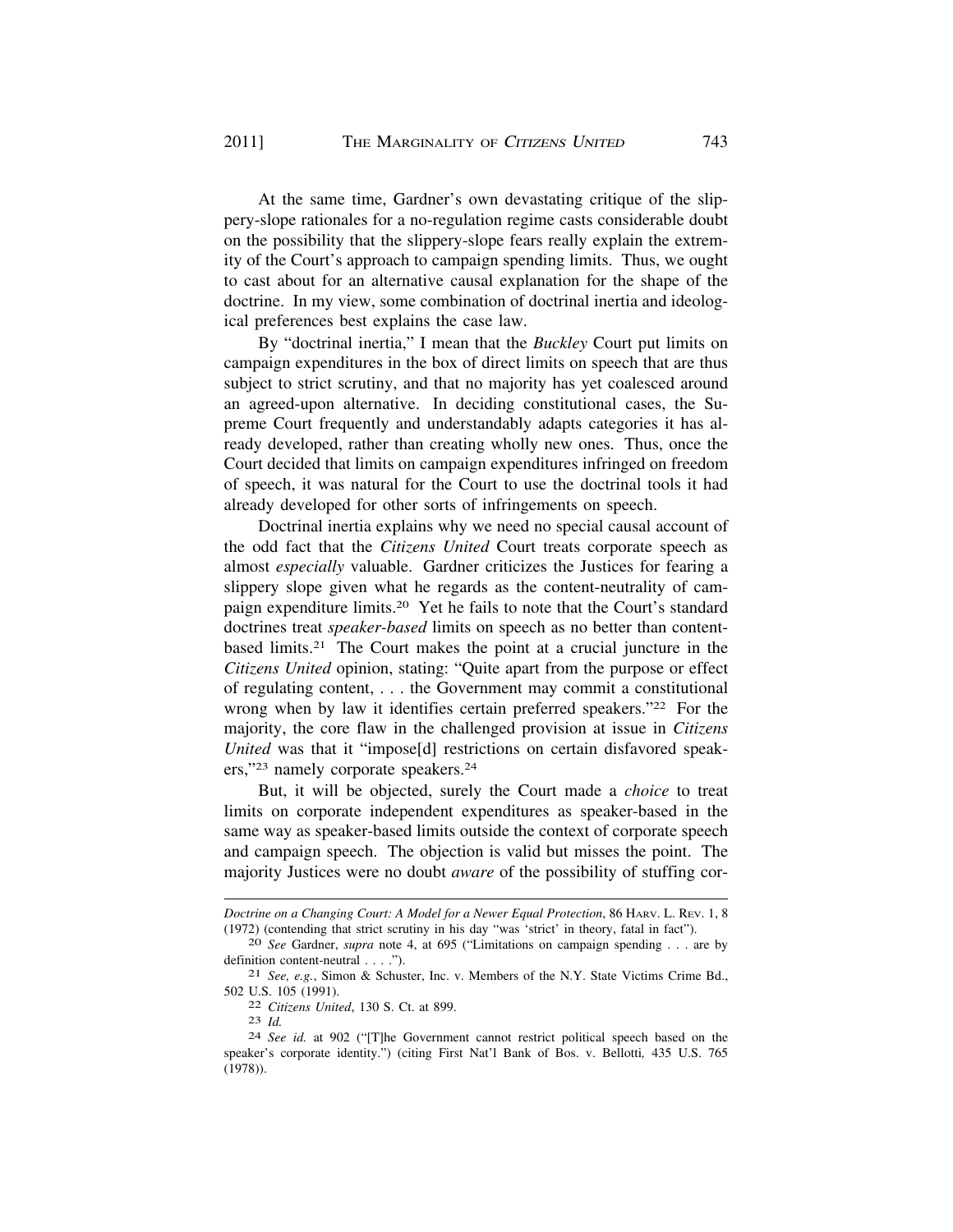porate campaign expenditures into a different doctrinal pigeonhole, or of creating (or, more accurately, of *retaining*25) a separate pigeonhole for corporate campaign expenditures, but that only tells us that doctrinal inertia does not function in an ideological vacuum. For conservative Justices who are generally distrustful of regulation—and especially distrustful of regulations that have greater support among political liberals than among political conservatives—ideological preferences were sufficient to block any impulse they might otherwise have felt to attempt to overcome doctrinal inertia.

Thus, Gardner's (modified) hypothesis that the (conservative wing of the) Court is motivated by ultimately misguided fears of slippery slopes is unnecessary. Occam's razor points instead to a much more straightforward explanation: The doctrine since *Buckley* readily allowed the result the Court reached in *Citizens United*; given the ideological druthers of the dominant conservative wing of the Court, there was no reason for these Justices *not* to follow the doctrine where it led them.

## II. WGB'S LAGGARD COURT

If my critique of Gardner sounds too much in legal realism, let me assure the reader that it is meant to be only partly so. Ideological druthers alone rarely beget Supreme Court decisions. One also needs doctrinal space. Thus, to my mind, WGB err in analyzing the campaign finance decisions of the Rehnquist and Roberts Courts in almost exclusively partisan political terms. Where, as in the area of campaign finance, we see the Court acting contrary to the contemporary political will, WGB explain the phenomenon in terms of the party politics that gave rise to the current Court—namely, "three decades of Republican Party efforts to remake the Supreme Court in its own image."26

WGB rightly seek insights from the political science literature on the Court, which accounts for most of the variance among the voting patterns of different Justices by using ideological categories from the political domain. WGB endorse the "attitudinal" model in its most extreme form: "When the Court advances purportedly legal, as opposed to overtly political reasoning," they say, "this is simply window dressing designed to ensure the legitimacy of the judicial function as it conforms its decisions to the dominant political coalition."27 Yet whether housed in law schools under the heading of "critical legal studies" or in political sci-

<sup>25</sup> *See* Austin v. Mich. Chamber of Commerce, 494 U.S. 652 (1990), *overruled by Citizens United*, 130 S. Ct. 876.

<sup>26</sup> Wert et al., *supra* note 2, at 732.

<sup>27</sup> *Id.* at 729.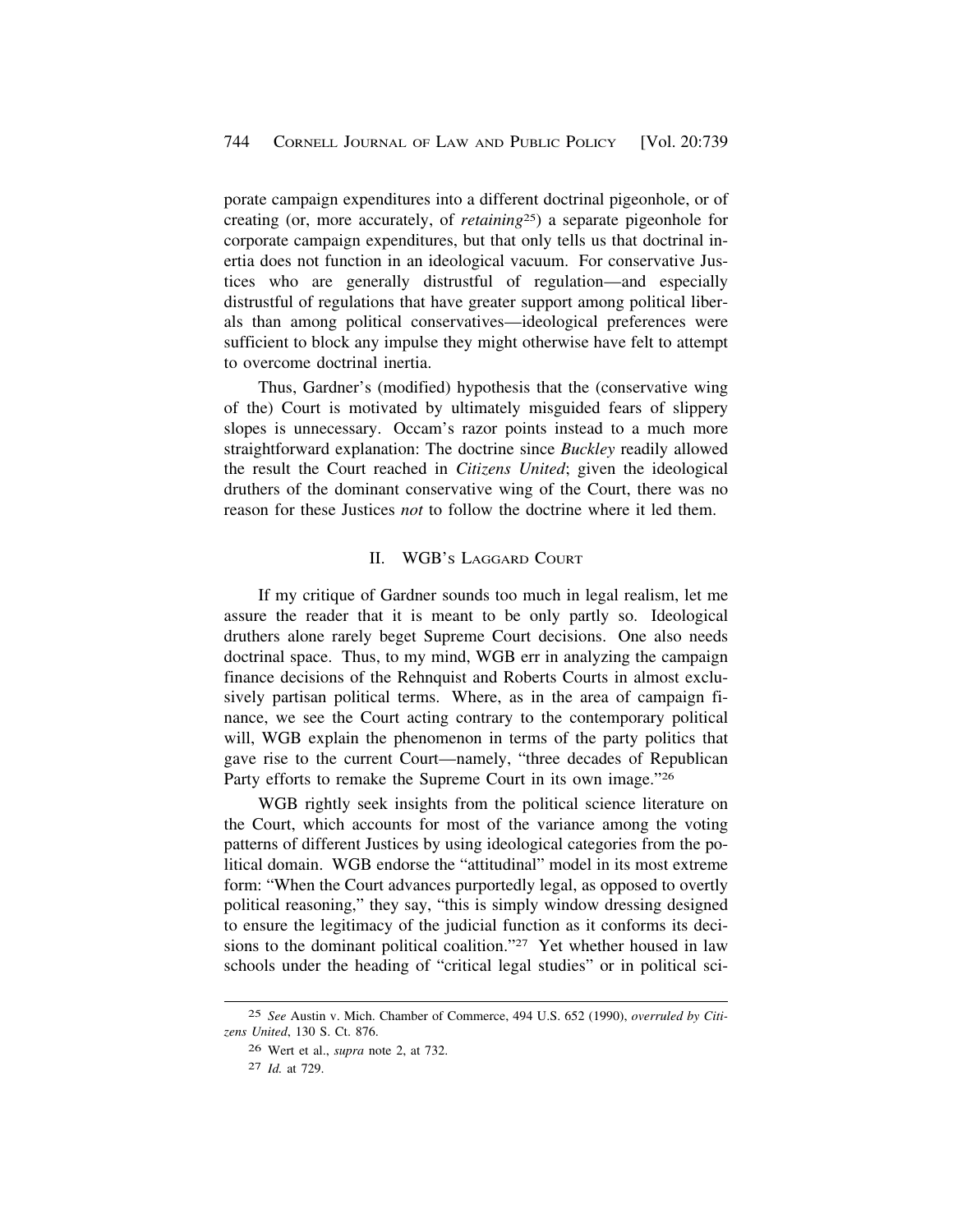ence departments under the heading of the "attitudinal model,"28 this view is too crude—as one of the chief examples chosen by WGB itself demonstrates.

WGB invoke the Rehnquist and Roberts Court jurisprudence under—and in adjudicating challenges to—the Voting Rights Act, as supposed evidence of the Court's political leanings.<sup>29</sup> They are correct that the Justices predictably divide in these cases along a conservative/ liberal axis. But the division is a distinctively *jurisprudential* split, not simply politics by other means.

Consider the majority-minority districts that a conservative majority in *Shaw v. Reno*30 and its progeny frequently invalidated. On net, these districts probably benefited the Republican Party. "There is a reasonably good case to be made that the post-1990 creation of majority-minority districts has helped the Republican party by concentrating black voters in a relatively small number of districts rather than systematically diluting them as was done in the past."31 Yet despite the advantage that packing African Americans into majority-minority districts conferred on Republicans in the surrounding correspondingly whiter, and thus more Republican, districts, the Court's most conservative members were most hostile to these districts. These Justices were undoubtedly influenced by their conservative judicial ideology—especially their commitment to colorblindness—but they were not voting the party line.

Other cases cited by WGB are to the same effect. For example, they refer in passing to the decision in *City of Boerne v. Flores*, 32 in which the Court's most conservative Justices voted to invalidate the Religious Freedom Restoration Act (RFRA) as applied to the states. Yet with broad bipartisan support among the public, RFRA had passed the House by voice vote and passed the Senate nearly [unanimously.33](https://unanimously.33) If the Court's conservatives were representing Republicans—or any other political constituency for that matter—they would not have invalidated RFRA. More broadly, the preference of the conservative Justices of the

<sup>28</sup> *See, e.g.*, JEFFREY A. SEGAL & HAROLD J. SPAETH, THE SUPREME COURT AND THE ATTITUDINAL MODEL REVISITED *passim* (2002) (classifying Supreme Court decisions and Justices on the basis of categories that largely correspond with contemporary American left-right political divisions).

<sup>29</sup> *See* Wert et al., *supra* note 2, at 732–36.

<sup>30 509</sup> U.S. 630 (1993).

<sup>31</sup> David A. Bositis, *The Future of Majority-Minority Districts and Black and Hispanic Legislative Representation*, *in* REDISTRICTING AND MINORITY REPRESENTATION: LEARNING FROM THE PAST, PREPARING FOR THE FUTURE 9, 9 (David A. Bositis ed., 1998).

<sup>32 521</sup> U.S. 507 (1997), cited by Wert et al., *supra* note 2, at \_\_ [draft at 20].

<sup>33</sup> *See* Robert F. Drinan & Jennifer I. Huffman, *The Religious Freedom Restoration Act: A Legislative History*, 10 J.L. & RELIGION 531, 538 (1993–1994). Only three Senators, including only one Republican (North Carolina Senator Jesse Helms), voted against RFRA. *See* U.S. Senate Roll Call Vote No. 331, 103rd Cong, 1st Sess. (Oct. 27, 1993).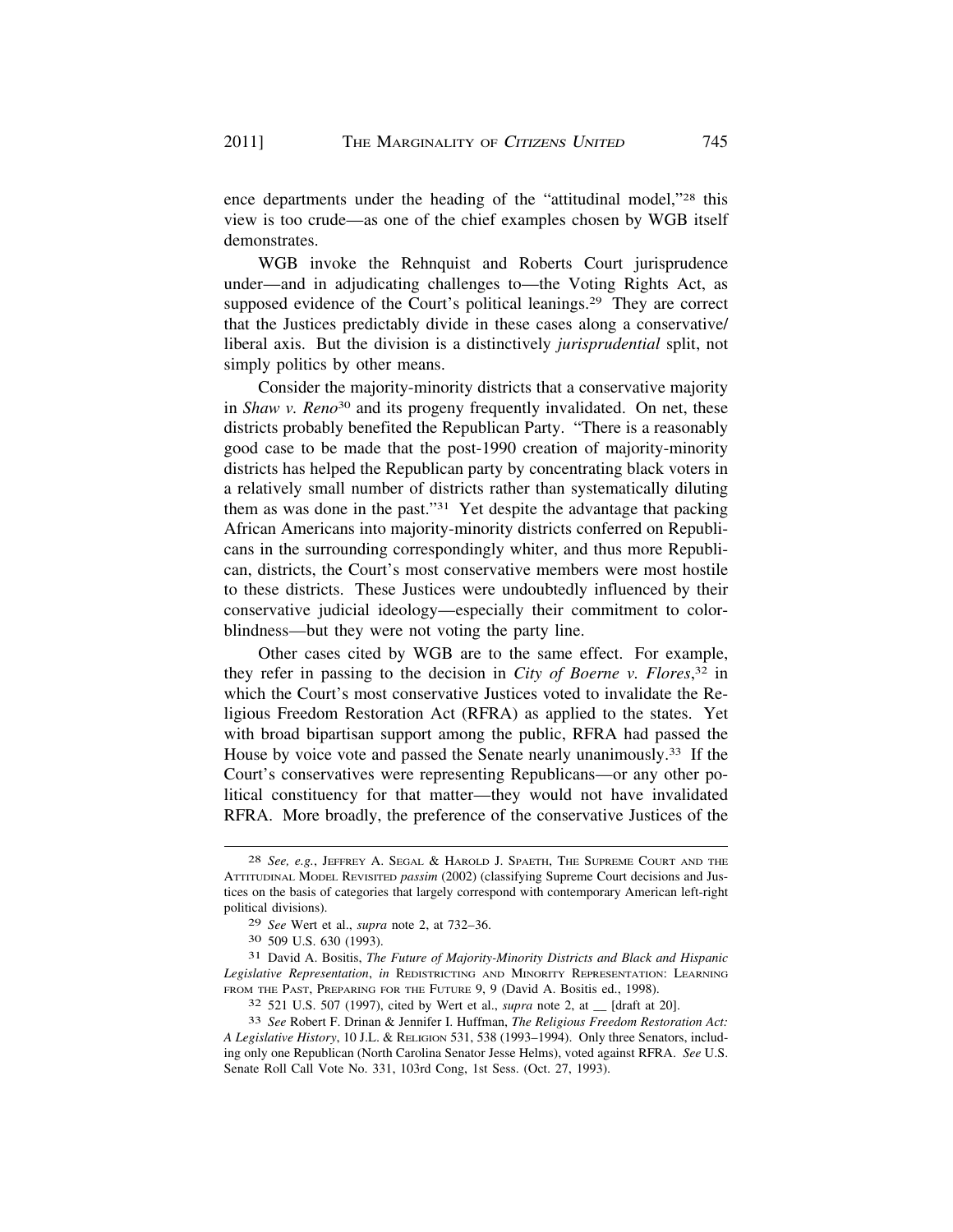Rehnquist and the Roberts Court for restraining federal power is principally a matter of distinctly *judicial* ideology rather than partisan or otherwise political ideology.<sup>34</sup>

Even with respect to the core issue addressed in this symposium regulation of campaign finance—the WGB approach lacks sufficient nuance to capture the subtle differences between political and legal issues. Today, political conservatives are more likely to oppose restrictions on campaign finance, but it was not always so. *Buckley* itself garnered the votes of iconic liberal Justices Brennan and Marshall,<sup>35</sup> and even today the issue does not divide neatly along a left/right political axis. The American Civil Liberties Union—perhaps the most prominent liberal NGO in the country—opposes much campaign finance regulation, and filed a brief urging the Court to invalidate Section 203 of the Bipartisan Campaign Reform Act (BCRA),36 the key provision at issue in *Citizens*  [United](https://United.37).<sup>37</sup> So did the nation's largest and leading labor organization.<sup>38</sup> And although the most recent Democratic appointee to the Court did her duty as Solicitor General by pressing arguments for sustaining the law challenged in *Citizens United*, as an academic she vigorously defended judicial skepticism of equality as a rationale for campaign finance [regulation.39](https://regulation.39)

Conversely, BCRA itself is popularly known by the name of its two chief sponsors (McCain–Feingold), one of whom, Senator John McCain, was the Republican nominee in the last Presidential election. Against the backdrop of this quite jumbled political landscape, it surely oversimplifies matters to see in *Citizens United* or in the Court's campaign finance

<sup>34</sup> *See* Michael C. Dorf, *Whose Ox is Being Gored? When Attitudinalism Meets Federalism*, 21 St. JOHN's J. LEGAL COMMENT. 497 (2007) (arguing that judicial attitudes about federalism contain a distinctly legal, as opposed to political, element).

<sup>35</sup> Within the Court, Justices Brennan and Marshall, along with Justice White, were more receptive than some of their colleagues to the notion that campaign finance restrictions could serve First Amendment values. *See* Richard L. Hasen, *The Untold Drafting History of* Buckley v. Valeo, 2 ELECTION L.J. 241, 243 (2003). However, they did ultimately fully join (and in Brennan's case substantially contribute to) the *per curiam* opinion in *Buckley*.

<sup>36</sup> Bipartisan Campaign Reform Act of 2002, Pub. L. No. 107-155, § 203, 116 Stat. 81, 91–92 (2002) (codified with some difference in language at 2 U.S.C. § 441b); *see* Citizens United v. FEC, 130 S. Ct. 876, 887–88 (2010) (explaining the changes wrought by BCRA § 203).

<sup>37</sup> *See* Amicus Curiae Brief of American Civil Liberties Union in Support of Appellant on Supplemental Question, Citizens United v. FEC, 130 S. Ct. 876 (2009) (No. 08-205), 2009 WL 2365203.

<sup>38</sup> *See* Brief of the American Federation of Labor and Congress of Industrial Organizations as Amicus Curiae in Support of Appellant, Citizens United v. FEC, 130 S. Ct. 876 (2009) (No. 08-205), 2009 WL 2365216.

<sup>39</sup> *See* Elena Kagan, *Private Speech, Public Purpose: The Role of Government Motive in First Amendment Doctrine*, 63 U. CHI. L. REV. 413, 471 (1996) ("[T]he goal of equalization often and well conceals what does conflict with the First Amendment: the passage of laws tainted with ideological, and especially with self-interested, motivations.").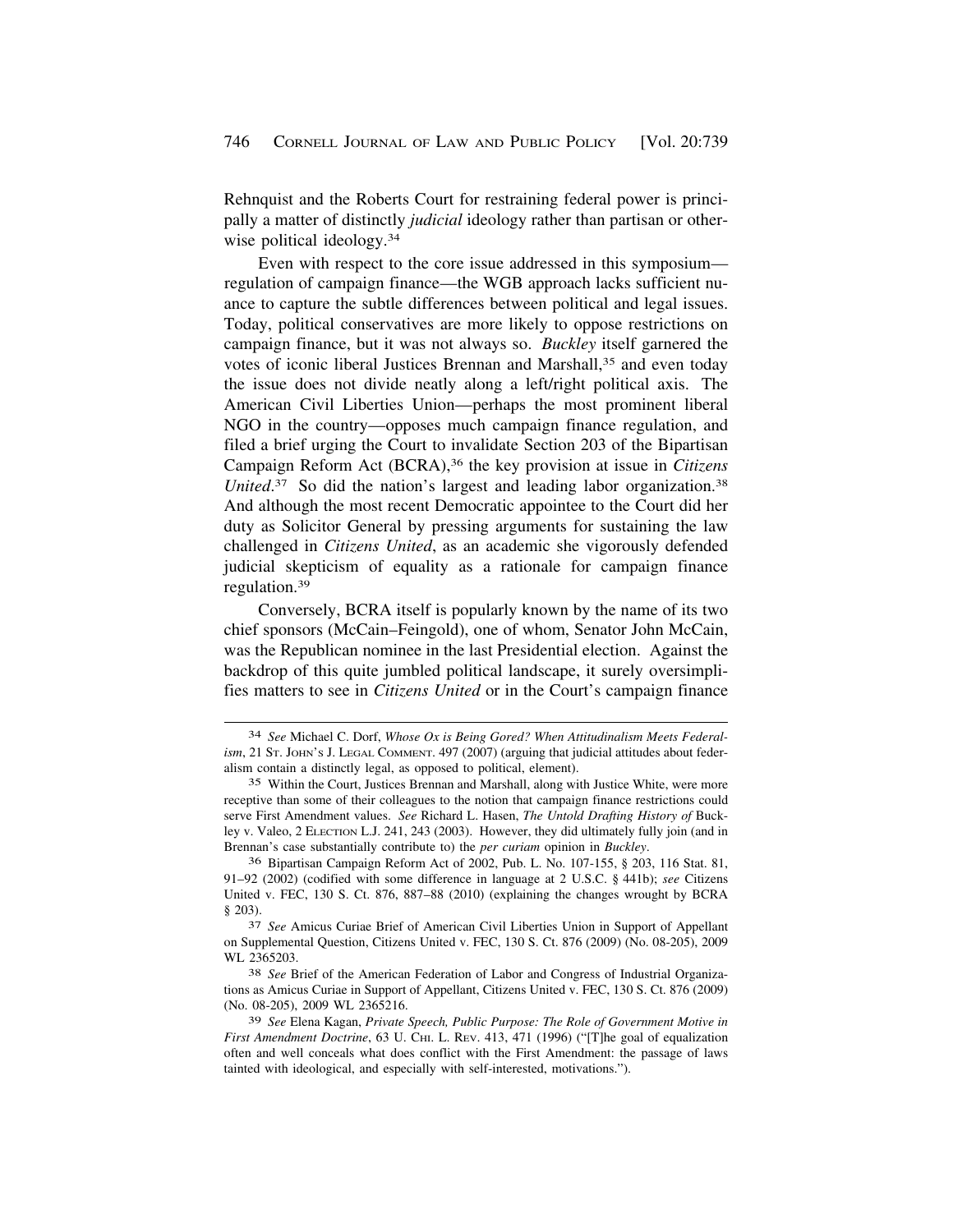jurisprudence more broadly a battle between Republican opponents and Democratic proponents of campaign finance regulation.

In short, WGB are not wrong to see the play of ideology in the Court's campaign finance cases, but that should be the beginning point of analysis, not the end point. For anyone interested in understanding the why and how of the law in this area—as in just about all other areas the important questions concern how judicial ideology differs from political ideology (which is itself polyphonic), and how those differences cash out in terms of doctrinal rules.

### III. BRIFFAULT'S PORTENTS

Professor Briffault takes up just the right doctrinal questions in his contribution. He offers two key insights. First, Briffault observes that Justice Kennedy's majority opinion in *Citizens United* adopts a very narrow definition of the sort of "corruption" that campaign finance regulation may legitimately [target.40](https://target.40) Indeed, *Citizens United* employs the very definition of corruption Justice Kennedy had previously championed in dissent in *McConnell v. FEC*. 41 Thus, Briffault worries that *Citizens United* could lead to the wholesale substitution of Justice Kennedy's views about soft money for those of the *McConnell* majority.

Second, Briffault worries about the *Citizens United* Court's signals regarding complexity. The majority indicates that the complexity of a campaign-regulatory regime counts against that regime's constitutionality because of the chill exerted on speech by complex rules and stan[dards.42](https://dards.42) However, as Briffault explains, given the risks of evasion, all campaign finance restrictions are necessarily complex, perhaps becoming increasingly complex over time.<sup>43</sup> If the complexity of a campaign finance regulatory scheme itself raises First Amendment questions, Briffault notes, then *all* campaign finance regulation could be unconstitutional.

These are serious worries, and if they come to pass that would mark an important turning point in American campaign finance regulation. Certainly the ability of wealthy individuals, corporations, and other entities to give unlimited funds *directly* to candidates could dramatically change the nature of campaigning and even governance. However, one must bear in mind that these are implications and inferences that Profes-

<sup>40</sup> *See id.* at 446–47; *see also Citizens United*, 130 S. Ct. at 908–11 (limiting the anticorruption rationale of campaign finance regulation to targeting *quid pro quo* arrangements). 41 540 U.S. 93, 292 (2003) (Kennedy, J., concurring in the judgment in part and dissent-

ing in part) (describing the *Buckley* anti-corruption rationale as targeting quid pro quo

corruption). 42 *See* Briffault, *supra* note 6, at 663–65; *see also Citizens United*, 130 S. Ct. at 895–96. 43 *See id.* at 665–66.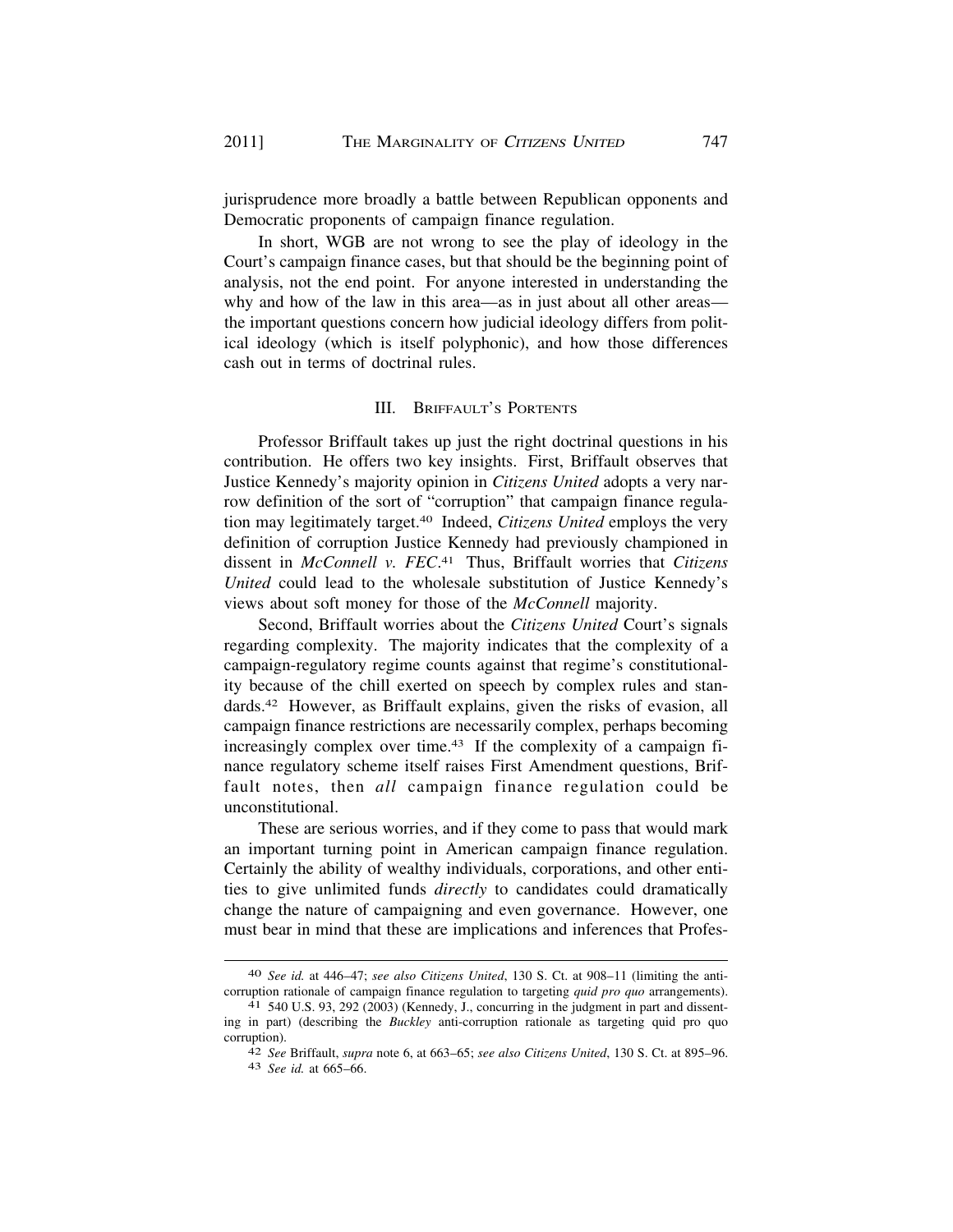sor Briffault draws from the logic of *Citizens United*, rather than doctrinal changes wrought by the case itself.

If anything, Briffault's analysis confirms that *Citizens United* viewed as a doctrinal signpost rather than as a harbinger—is not especially consequential. Long before *Citizens United*, corporations were understood to have some rights under the Constitution.<sup>44</sup> Whatever one thinks about that proposition as a general matter, the First Amendment's protection for "freedom of speech" rather than for freedom of any particular speaker, combined with the fact that media companies are often embedded in larger corporate conglomerates, would make any categorical effort to deny constitutional protection to corporate speakers problematic. Where *Citizens United* broke new ground with respect to corporate speech was in overruling *Austin v. Michigan Chamber of Commerce*, 45 insofar as that case allowed the distorting impact of independent expenditures by corporations to stand as a compelling interest in campaign finance [cases.46](https://cases.46) But *Austin* itself was always best seen as something of an outlier, in light of the Court's declaration in *Buckley* that "the concept that government may restrict the speech of some elements of our society in order to enhance the relative voice of others is wholly foreign to the First Amendment."47 As with the rest of the *Citizens United* opinion, the delivery of the final coup de grâce to *Austin* is more worrisome for what it may portend than for what it does.

### IV. CONCENTRATED WEALTH'S UBIQUITOUS EFFECTS

Put differently, even before *Citizens United*, large corporations, as well as other wealthy natural and artificial persons, enjoyed enormous opportunities to spend funds to influence politics. These opportunities included and still include direct influence on public debate and, less noticed but probably of greater importance, indirect influence.

First, consider what BCRA allowed even before *Citizens United*. In *FEC v. Wisconsin Right to Life, Inc.* (*WRTL*),<sup>48</sup> the Court held that BCRA's ban on independent corporate expenditures for "electioneering communications" was unconstitutional insofar as it applied beyond the narrow category of speech that is the "functional equivalent" of "express advocacy" for or against a particular candidate.<sup>49</sup> Thus, without violating BCRA, a corporation could spend millions of dollars on issue adver-

<sup>44</sup> *See* Cnty of Santa Clara v. S. Pac. R.R. Co., 118 U.S. 394 (1886).

<sup>45 494</sup> U.S. 652 (1990).

<sup>46</sup> *See id.* at 660 (finding a compelling interest in limiting the unfairness of corporations using their state-conferred benefits to underwrite campaign speech). 47 Buckley v. Valeo, 424 U.S. 1, 48–49 (2010) (per curiam); *see also Austin*, 494 U.S. at

<sup>685 (</sup>Scalia, J., dissenting) (quoting this language from *Buckley*). 48 551 U.S. 449 (2007).

<sup>49</sup> *See id.* at 452.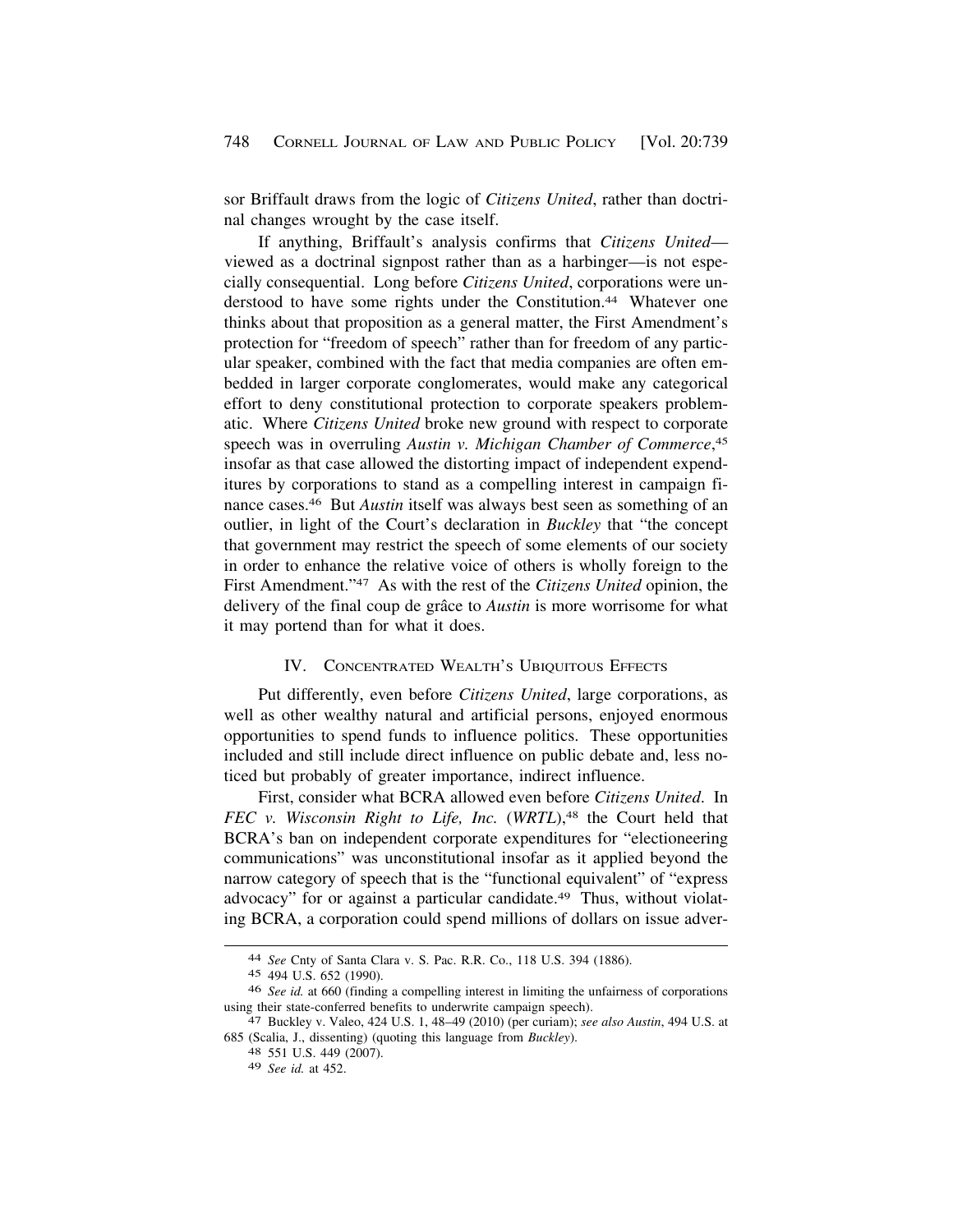tising right up through election day, even taking clear sides on issues closely associated with particular candidates. Indeed, that result would have been evident even before *WRTL*. That case gave a narrow definition to campaign speech, but issue advertising by corporations, other artificial entities, and natural persons would have been protected speech under *any* view advanced by any Justice ever to sit on the Court in the modern era of campaign finance regulation. Ordinary issue advocacy whether or not it occurs during an election campaign—simply *is* protected speech.

WGB note that over the last two decades, corporations have not used political action committees (PACs) to fund independent expenditures, thus suggesting the lack of a corporate appetite for such expendi[tures.50](https://tures.50) That may be, but not because corporations have no appetite for influencing public debate. On the contrary, the most plausible explanation for corporate indifference to the opportunities PACs provide for independent expenditures may well be that they are substantially less effective than the other means at their disposal.

Consider issue advertising accomplished through 527 organizations funded by labor unions, wealthy individuals, and corporations or trade [groups.51](https://groups.51) With a recent peak of contributions and expenditures totaling about \$400 million in 2004,52 such organizations provide pools of concentrated wealth the opportunity to influence public opinion before and during an election period. By way of comparison, consider that in the 2008 Presidential election, general election public funding for each major party candidates was \$84.1 million.<sup>53</sup> Because that figure was so low compared to how much money could be raised through private donations—even given the limits on individual contributions—candidate Obama reneged on an earlier pledge to accept public funding to free himself of the spending limit that comes as a condition on public funding.<sup>54</sup>

<sup>50</sup> *See* Wert et al., *supra* note 2, at 724 (Figure 1).

<sup>51</sup> In each of the last four federal election cycles (including 2010), by far the largest contributor to 527 organizations was the Service Employees International Union (SEIU), with other union groups also well represented near the top of the list. *See Top Contributors to Federally Focused 527 Organizations*, CENTER FOR RESPONSIVE POLITICS, http:// <www.opensecrets.org/527s/527contribs.php> (last visited Jan. 14, 2011). In 2004, for example, SEIU contributed over \$50 million to federally-focused 527 organizations. *See id.* Persons and entities falling within each of the other categories are also well represented on the lists. *See id.* 

<sup>52</sup> *See 527s: Advocacy Group Spending in the 2010 Elections*, CENTER FOR RESPONSIVE POLITICS, <http://www.opensecrets.org/527s/index.php#cmtes>(last visited Jan. 14, 2011).

<sup>53</sup> *See Presidential Spending Limits for 2008*, FEDERAL ELECTION COMMISSION, http:// [www.fec.gov/pages/brochures/pubfund\\_limits\\_2008.shtml](www.fec.gov/pages/brochures/pubfund_limits_2008.shtml) (last visited Jan. 14, 2011).

<sup>54</sup> *See* Adam Nagourney & Jeff Zeleny, *Obama Forgoes Public Money in First for Major Candidate*, N.Y. TIMES, June 20, 2008, [http://www.nytimes.com/2008/06/20/us/politics/](http://www.nytimes.com/2008/06/20/us/politics) 20obamacnd.html.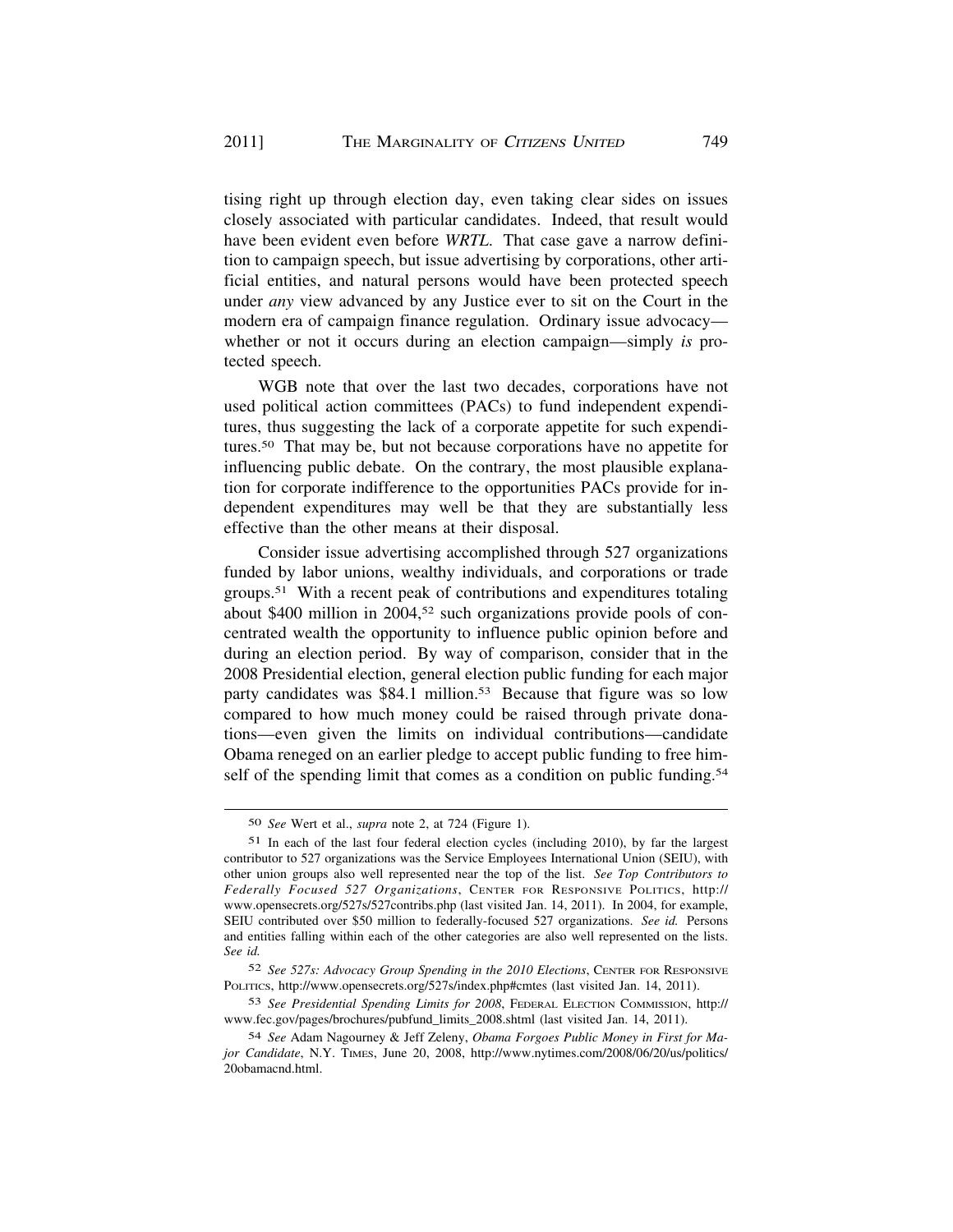As President, Obama has been an awkward messenger for the view that money improperly influences politics. Obama fueled a brief controversy when he called out the Supreme Court for its *Citizens United* decision in his 2010 State of the Union Address (and when Justice Alito, seated in the audience, appeared to disagree with Obama's characterization of the case).<sup>55</sup> But perhaps more important than Obama's condemnation of *Citizens United* has been his willingness to work within the existing system. The starkest example was a corrupt bargain the President struck with the Pharmaceutical Research and Manufacturers of America (PhRMA) regarding health care reform.

In August 2009, the White House struck a deal to enlist the pharmaceutical industry in support of its health care reform [efforts.56](https://efforts.56) PhRMA agreed that it would give \$80 billion worth of discounts to patients over ten [years.57](https://years.57) It further agreed to spend \$150 million for advertising in support of the President's plan.<sup>58</sup> In exchange, the White House agreed that savings from drug discounts would be capped at the \$80 billion; the government would not use its purchasing power to negotiate deeper price cuts.59 That deal did not merely create the appearance of a quid pro quo. It was an admitted quid pro quo—and apparently perfectly legal, perhaps even constitutionally protected speech on the part of PhRMA, which, in light of the promised cap, was motivated to spend \$150 million to persuade voters that the reform effort was not only good for PhARMA but good for American [health.60](https://health.60)

More generally, lobbying was and remains another gigantic outlet for money in politics. Although the tax code restricts the deductibility of donations made to organizations that engage in lobbying,<sup>61</sup> federal law does not limit the amount of money that persons, corporations, or other entities may spend on lobbying. Thus, after a decade of yearly increases, in 2009, all persons and entities combined spent \$3.5 billion on lobbying Congress and federal [agencies.62](https://agencies.62) These activities were legal before and after BCRA and, as with issue advertising, any serious effort to restrict lobbying on the expenditure side (as opposed to ethical rules barring government officials from accepting gifts) would run afoul of the First

60 *Id.* 

<sup>55</sup> Barack Obama, *2010 State of The Union Address*, STATE OF THE UNION ADDRESS LIBRARY, <http://stateoftheunionaddress.org/2010-barack-obama> (last visited Jan. 14, 2011).

<sup>56</sup> *See* David D. Kirkpatrick, *White House Affirms Deal on Drug Cost*, N.Y. TIMES, Aug. 6, 2009, at A1.

<sup>57</sup> *Id.* 

<sup>58</sup> *Id.* 

<sup>59</sup> *Id.* 

<sup>61</sup> *See* 26 U.S.C. § 501(c)(4) (2006).

<sup>62</sup> *See Lobbying Database*, CENTER FOR RESPONSIVE POLITICS, [http://www.opensecrets.](http://www.opensecrets) org/lobby/index.php (last visited Jan. 14, 2011).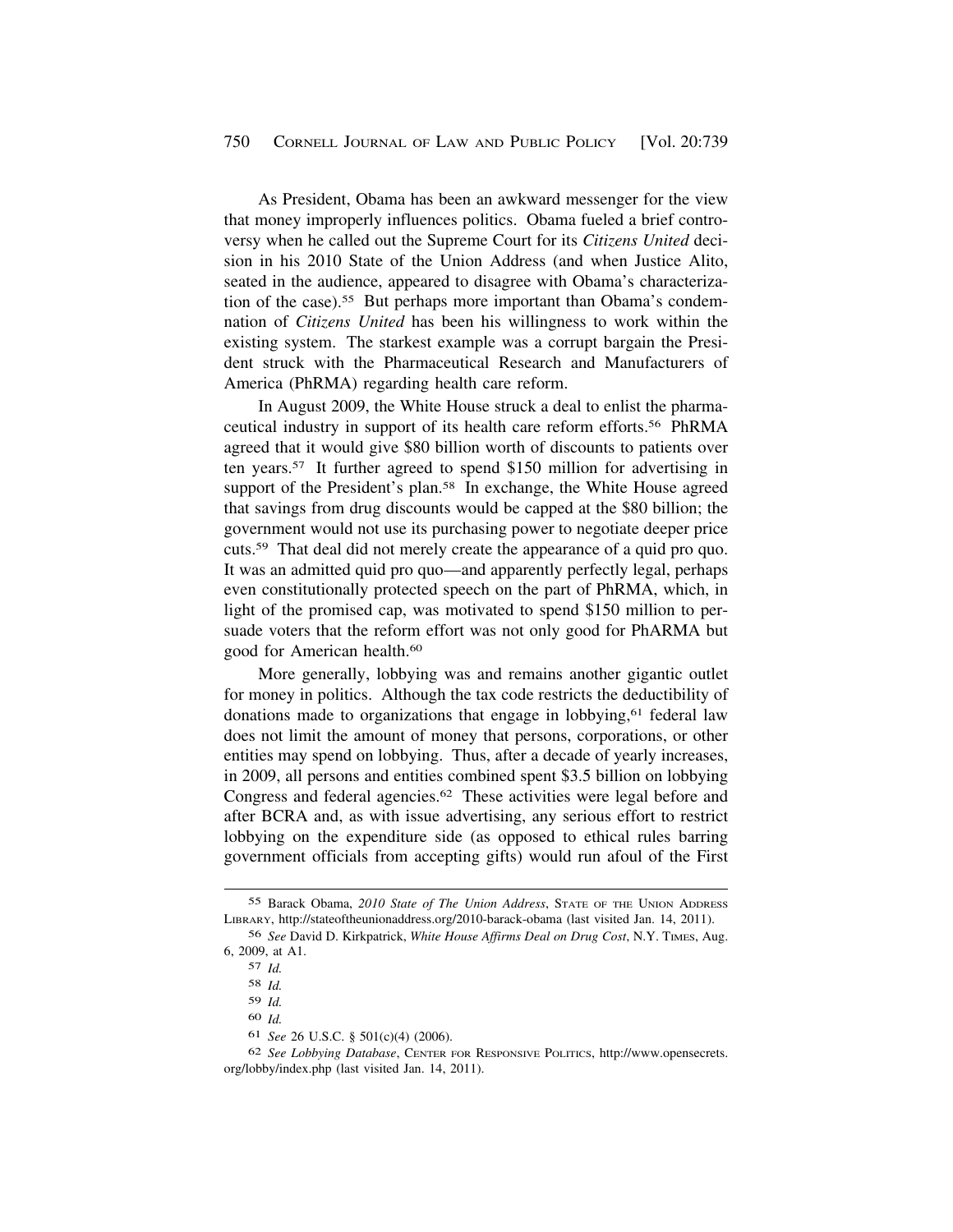Amendment, even as understood by the Supreme Court's most campaign-finance-regulation-friendly Justices.

Finally, consider commercial advertising. Even in the grip of a deep recession that caused advertisers to shift their efforts overseas, in 2008 the one hundred firms that spent the most money on advertising globally spent \$44.4 billion on commercial advertising in the United States<sup>63</sup>—a sum that simply dwarfs political advertising. That speech was basically one-sided. With respect to some political issues, we may be able to count on corporate spending and union spending to more or less balance out, but the same cannot typically be said with respect to commercial advertising. Tepid efforts to advance public health through, for example, requirements that restaurateurs list calorie counts<sup>64</sup> have difficulty competing with the fast-food industry's spending of over \$4 billion on television advertising in 2009.65

The ability of commercial advertisers to influence consumer preferences directly provides a layer of insurance against legal action. A nation conditioned by commercial advertisers to regard driving as freedom itself<sup>66</sup> will predictably oppose increasing the gasoline tax as a means of discouraging driving—and thus even politicians who do not receive substantial material support from the automobile and oil industries will not likely propose such a tax increase. Commercial advertising not only occurs on a much larger scale than expressly political advertising; it may be all the more effective for seeming apolitical, operating to construct the culture in which politics and everything else [occurs.67](https://occurs.67) 

In a country already awash in billions of dollars worth of commercial advertising and a smaller, but still enormous amount of money for lobbying and political advertising, the changes wrought by *Citizens United* are very small potatoes.

<sup>63</sup> *See* Laurel Wentz & Bradley Johnson, *Top 100 Global Advertisers Heap Their Spending Abroad; Focused 62% of Budgets Outside the U.S. Last Year, with Much Going to China*, ADVERTISING AGE, Nov. 30, 2009, at 1.

<sup>64</sup> *See* Devon E. Winkles, *Comment: Weighing the Value of Information: Why the Federal Government Should Require Nutrition Labeling for Food Served in Restaurants*, 59 EM-ORY L.J. 549, 554–55 (2009) (describing state and local laws).

<sup>65</sup> *See* Noreen O'Leary, *They're Lovin' It*, ADWEEK, May 3, 2010, at 20.

<sup>66</sup> Once again, the numbers are telling. Even after substantial declines due to the recession, in 2008, automakers and auto dealers spent \$10 billion on television advertising. *See*  Steve McLellan, *Chrysler Fallout Sign of Things to Come? Auto Giant's Bankruptcy May Signal Fewer Upfront Dollars*, ADWEEK, May 4, 2009, at 6.

<sup>67</sup> For a now-classic account of the role of commercial advertising in constituting consumerism, see STEWART EWEN, CAPTAINS OF CONSCIOUSNESS: ADVERTISING AND THE SOCIAL ROOTS OF THE CONSUMER CULTURE (Basic Books 25th Anniv. ed. 2001) (1976).